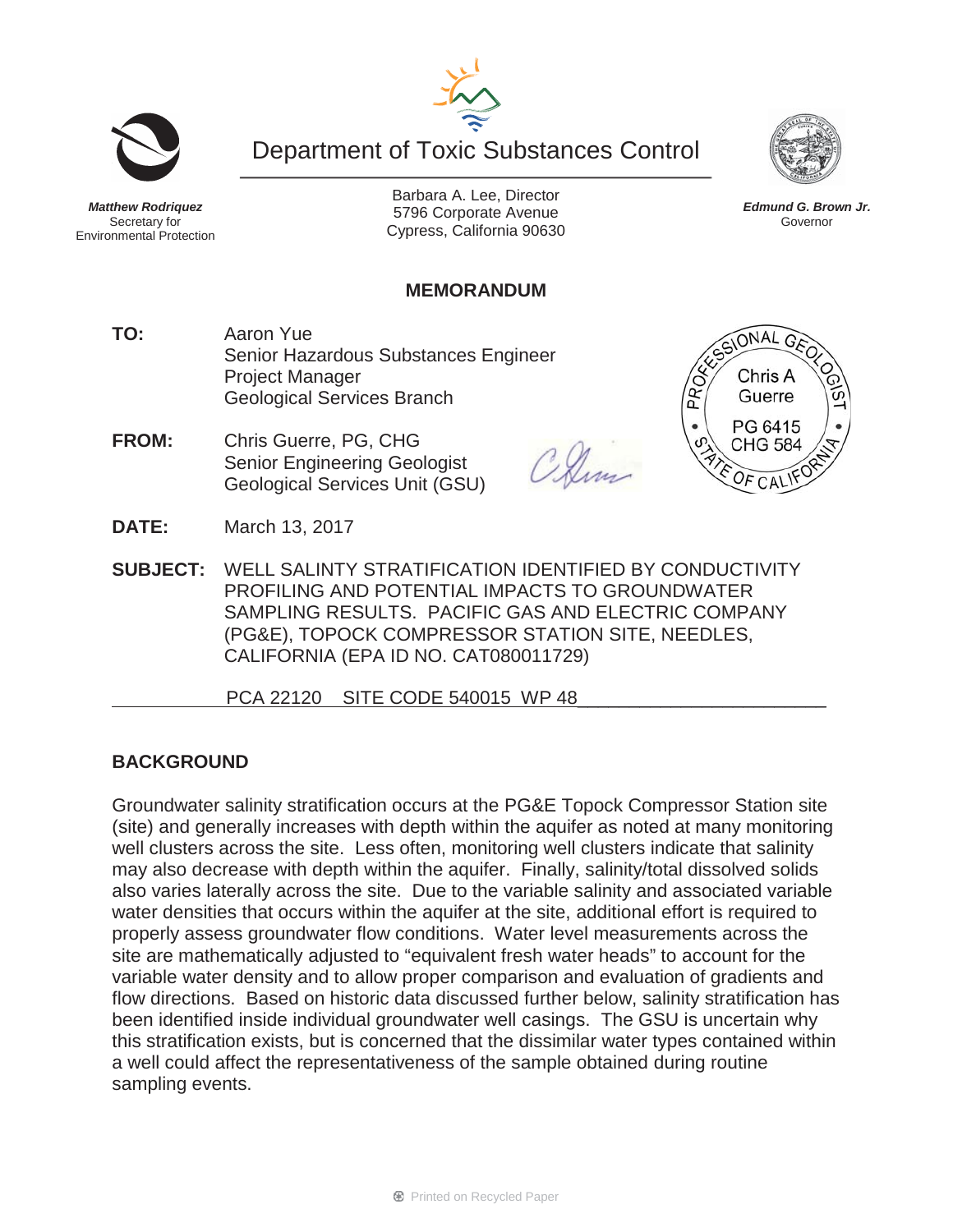### PG&E Topock Compressor Station March 13, 2017 Aaron Yue **Page 2**

Illustrations of specific conductivity (SC) profiles collected in 2004/2005 for select Topock wells are attached (Figures 3 and 4) and were obtained from the June 23, 2005 Technical Memorandum titled, "*Groundwater Elevation and Hydraulic Gradient Error Analysis, Interim Measures No. 2 Pacific Gas and Electric Company, Topock Project*" (Tech Memo). The figures illustrate distinct conductivity contrasts between the shallow and deeper portion of the water column inside individual well casings at the site. The Tech Memo stated that the lower portion of the water column near the well screen was representative of the aquifer, while the upper portion of the well represented stagnant water that was not otherwise circulated during three volume purging and sampling events. Figure 3 also shows post-purge efforts to intentionally mix the entire water column as illustrated by intermediate conductivity values. Please note that the conductivity values displayed for wells MW-34-80 and MW-34-100 on Figure 4 were measured after the water columns were intentionally mixed and homogenized and that the Tech Memo did not evaluate any wells where salinity decreased with depth.

### **GSU CONCERNS**

The Geological Services Unit (GSU) is concerned that the dissimilar, stagnant water column has been documented as not being representative of the aquifer screened and that it can be mixed (e.g., via emplacement of a groundwater pump) and was intentionally mixed in the past using a "mixing protocol" as described in the Tech Memo. Overall, this could result in collection of laboratory samples that are not representative of the zone monitored and could be a factor when transitioning to and employing no flow or low flow purge methods. Eliminating or minimizing the amount of non-representative stagnant water in monitoring well casings can only ensure that better sampling data will be obtained.

The GSU is puzzled that the variable conductivity profiles existed at all. It is assumed that proper well development would have removed any conductivity stratification inside the well casing that could have been created during well installation, construction, and/or development. Additionally, as the Topock wells were repeatedly sampled using a three-volume purging method in the past, one would expect that all stagnant water within the well casing would be removed and repeatedly replaced with representative water from the screened portion of the aquifer. For example, if well MW-34-80 received all its water from the portion of the aquifer screened at approximately 68 to 78 feet below the water table (bwt), then the entire water column from 0 to 80 feet bwt would exhibit a constant specific conductivity value at or greater than approximately 20,000 uS/cm (see Figure 3 for reference). This type of constant SC value was not exhibited throughout the well casing as illustrated in well MW-34-80 SC measurements presented in Figures 3 and 4. Figure 3 shows 2004 SC profiles with values around 20,000 uS/cm, but the values only persist from 40 to 80 feet bwt, not the anticipated 0 to 80 feet bwt. Figure 4 shows a SC profile for MW-34-80 that is more constant from 0 to 80 feet bwt since the water column was mixed, but the SC value averages around 14,000 uS/cm instead of the 20,000 uS/cm expected from the screened zone. 2004/2005 SC data from sampling events as well as from profiling are summarized in Table 2 (attached) from the Tech Memo. SC data obtained from sampling events indicate that MW-34-80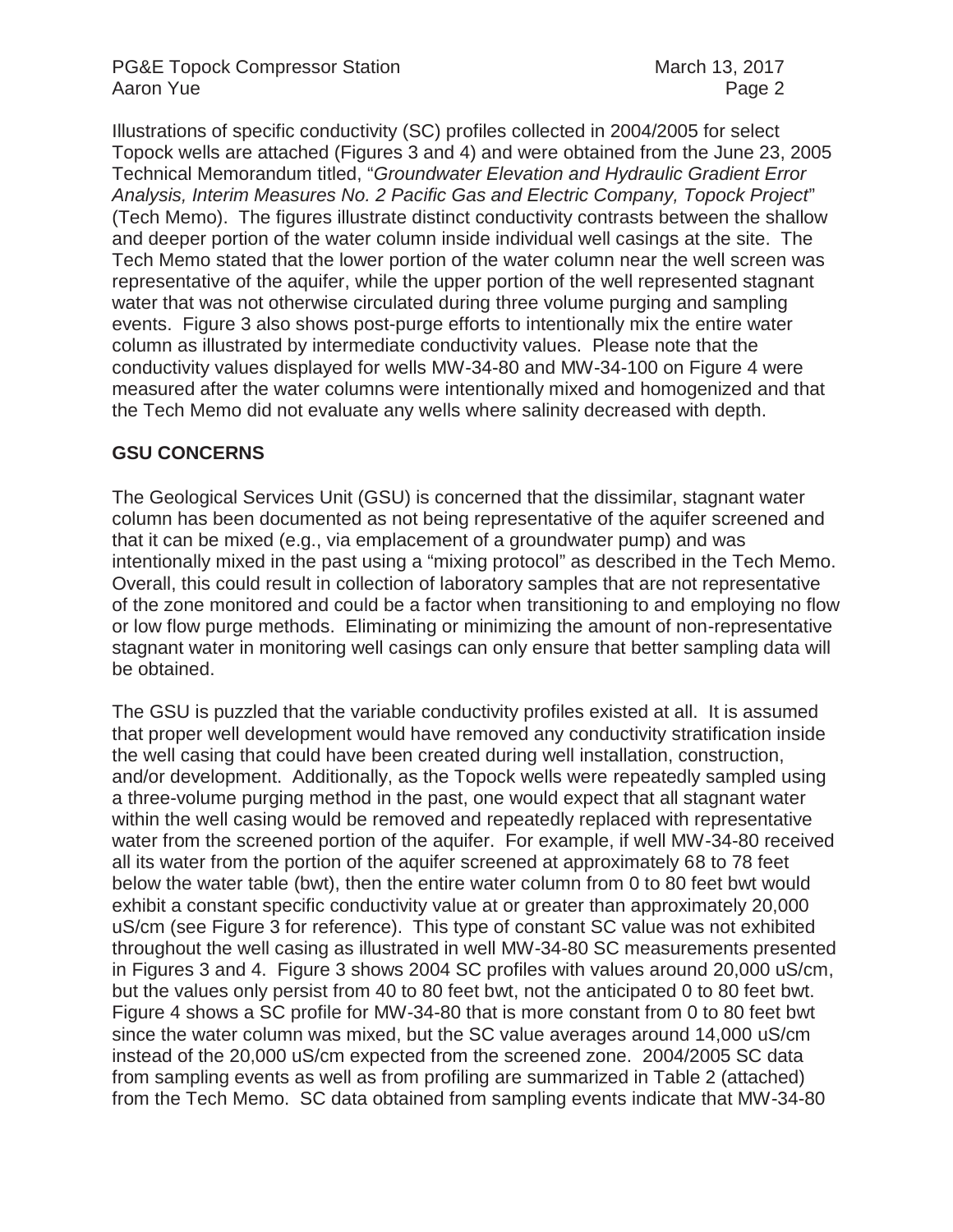averaged 14,600 uS/cm (well below an anticipated 20,000 uS/cm), but had ranged from 10,400 uS/cm up to a maximum of 26,900 uS/cm. This wide range from 10,000 to 26,000 uS/cm is consistent with the data illustrated in Figure 3, but the 10,000 uS/cm data point is alarming as it suggests that only stagnant water was sampled and not the intended deeper aquifer zone which should yield more saline water. Both Table 2 and Figure 4 indicate that MW-34-80 SC values are less than anticipated and are likely influenced by less saline, non-representative, waters occurring in the upper blank well casing.

Most puzzling is the SC differences noted between the October 2004 and February 2005 data pictured in Figure 3 for well MW-34-80. As illustrated in this figure, the water column was mixed and homogenized in October 2004 and an average SC value of approximately 14,000 uS/cm resulted in the upper portion of the well casing. Strikingly, by the February 2005 monitoring event, low SC values around 10,000 uS/cm were reestablished in the upper blank casing well above the screened zone. The reestablishment of the conductivity stratification in February 2005 cannot be explained easily and might suggest that the blank casing is leaking (Michalski, 1989) allowing the well water to be in communication with the surrounding shallow aquifer.

The GSU recognizes that the potential concerns described above are based on older data. However, as part of the Response to Comment (RTC) process for the 90% Design Document, comments on the procedures for calculating freshwater equivalent heads due to variable salinity across the Topock site were identified. In response to comment RTC # 733, PG&E stated, "*The conductivity profiles in the floodplain wells typically show a relatively uniform conductivity within the casing above the screen and a*  zone of significantly higher conductivity within the well screen or in the lower section of *the well screen (generally 20 foot screens). The single-point samples tend to have an intermediate value between the higher conductivity observed in the deeper screened interval and the lower conductivity within the blank well casing. This results in singlepoint conductivity measurements from samples collected after pumping being comparable to the average well profile conductivity that is calculated from conductivity profiling.*" This statement confirms that conductivity stratification within some Topock wells still occurs today at the site.

## **GSU REQUESTS**

The nature and prevalence of the conductivity stratification needs to be further evaluated as it is a potential issue related to groundwater sample quality. The GSU wants to ensure that the most representative groundwater samples are collected at the site. Discussion above suggests that stagnant, nonrepresentative water has mixed with formation water resulting in compromised data. The GSU requests that any previous documents related to this SC issue be provided to the GSU for review as well as any undocumented data and assessments. PG&E should indicate which wells have been profiled for SC and which are known to have exhibited conductivity stratification. The SC data should be compiled in an easily reviewable format.